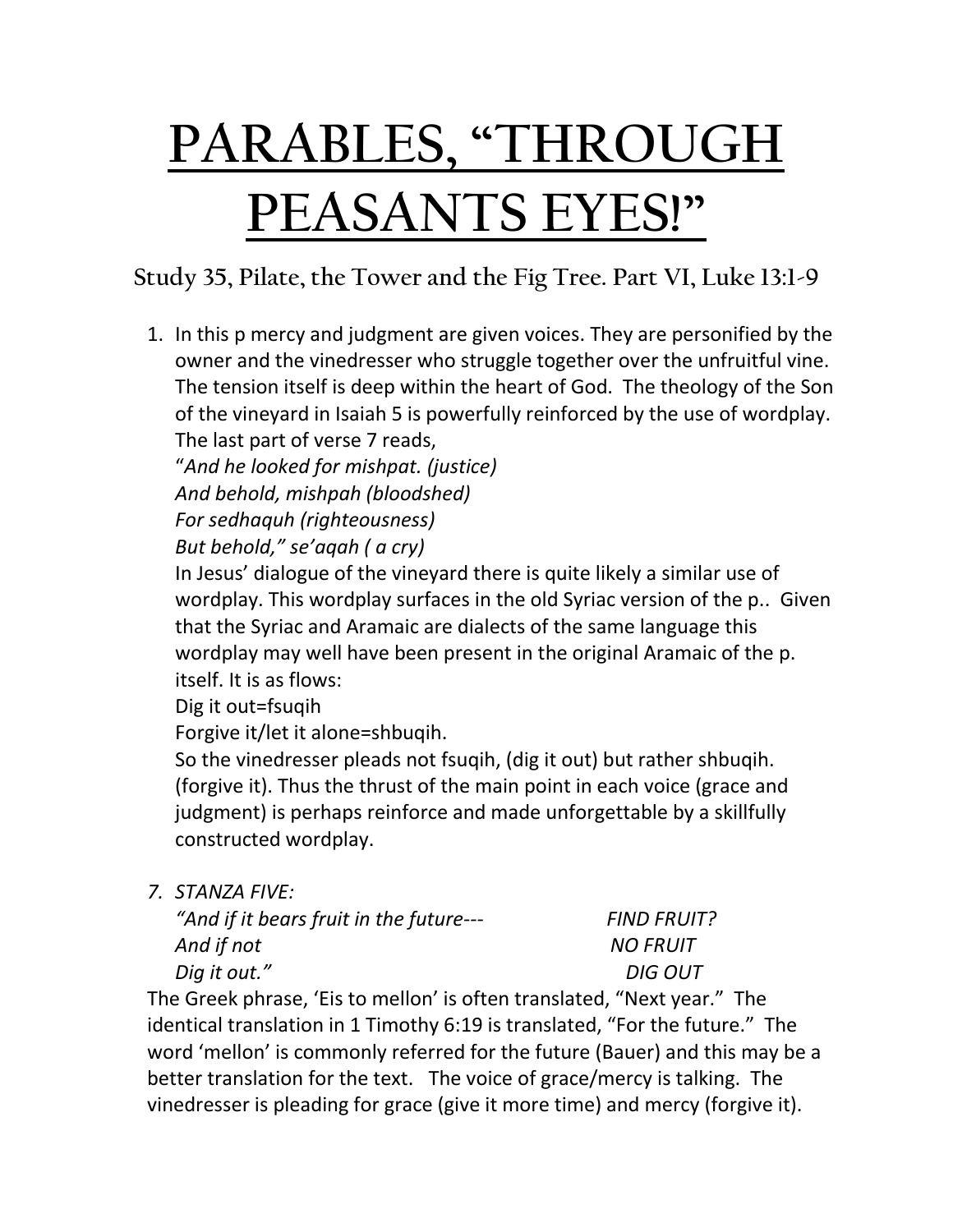These elements are strengthened if a specific time for "execution" is not stated. The time of the future judgment is left unspecified.

- 8. In the second half of the verse, the 'then' of the 'if-then construction' is missing. The RSV and many other translations supply the missing words, 'well and good.' Which are implied, but not stated. The construction is classical (Marshall), but the reason for it may be literary. In stanza four the vinedresser suggests two horticultural acts in an attempt to revive the fruitless tree. He will 'dig around it,' and 'spread on manure.' From a literary point of view this gives the fourth stanza four lines to match the four lines of stanza two. The same concern for balanced stanzas may be at work in stanza five. The apodosis may have been omitted so that stanza five would have only three lines to match stanza one with its three semantic units. In any case, the meaning is clear; after 'the acts of redemption' are completed and sufficient time for renewal is given, the fig tree must respond. If it does not, judgment will be the only option left. The health of the vineyard is too important and the master's expectation of fruit too strong to leave an unproductive tree indefinitely occupying good ground and sapping its strength.
- 9. Even so, the salvation offered has a special quality to it. It comes exclusively from the outside. The voice of mercy pleads for forgiveness yet one more time. The redemptive acts that may lead to the renewal (the production of fruit) are proposed. The word ordinarily translated, "Let it alone," (v. 8) is the NT word for forgiveness, and there is no misunderstanding about what Jesus is discussing. Forgiveness can be offered yet again, but that will mean nothing unless some help for the tree comes from the outside. Renewal cannot come from the resources of the tree itself. It cannot gather the strength it needs from its own roots. The vinedresser must act to save the tree and the tree must respond to those acts or they are of no avail. In this simple agricultural picture can we not overhear the great themes of God's own mighty redemptive acts?
- 10. Here as in other p. w2 do not know what happens. This story is also open ended. Does the owner grant the reprieve? Does the tree respond? We are not told. The action freezes like a TV Spot and the reader/listener must respond. In conclusion, What specific response is sought from the original audience by telling this p.? We suggest that the original audience is pressed to understand: